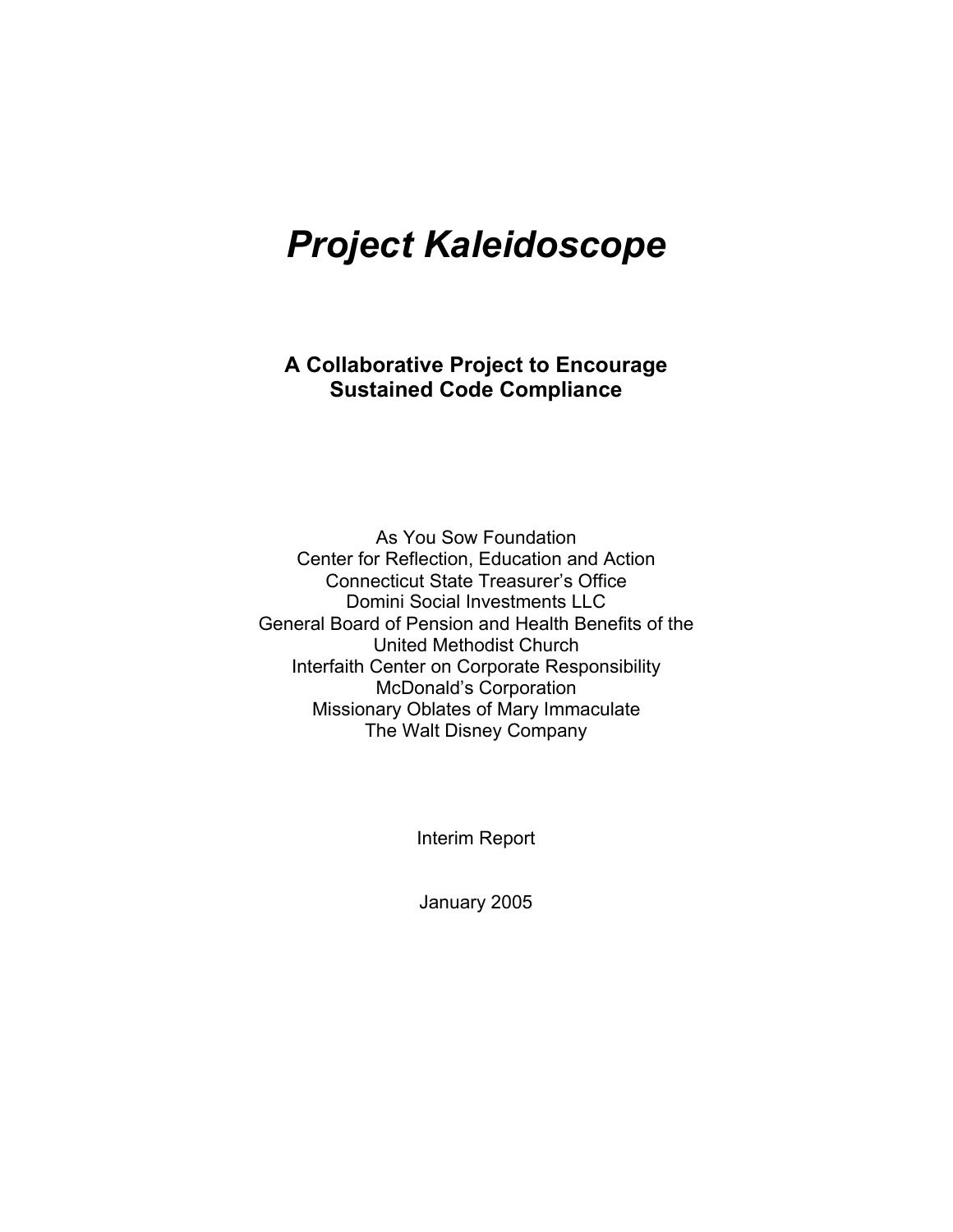## **Table of Contents**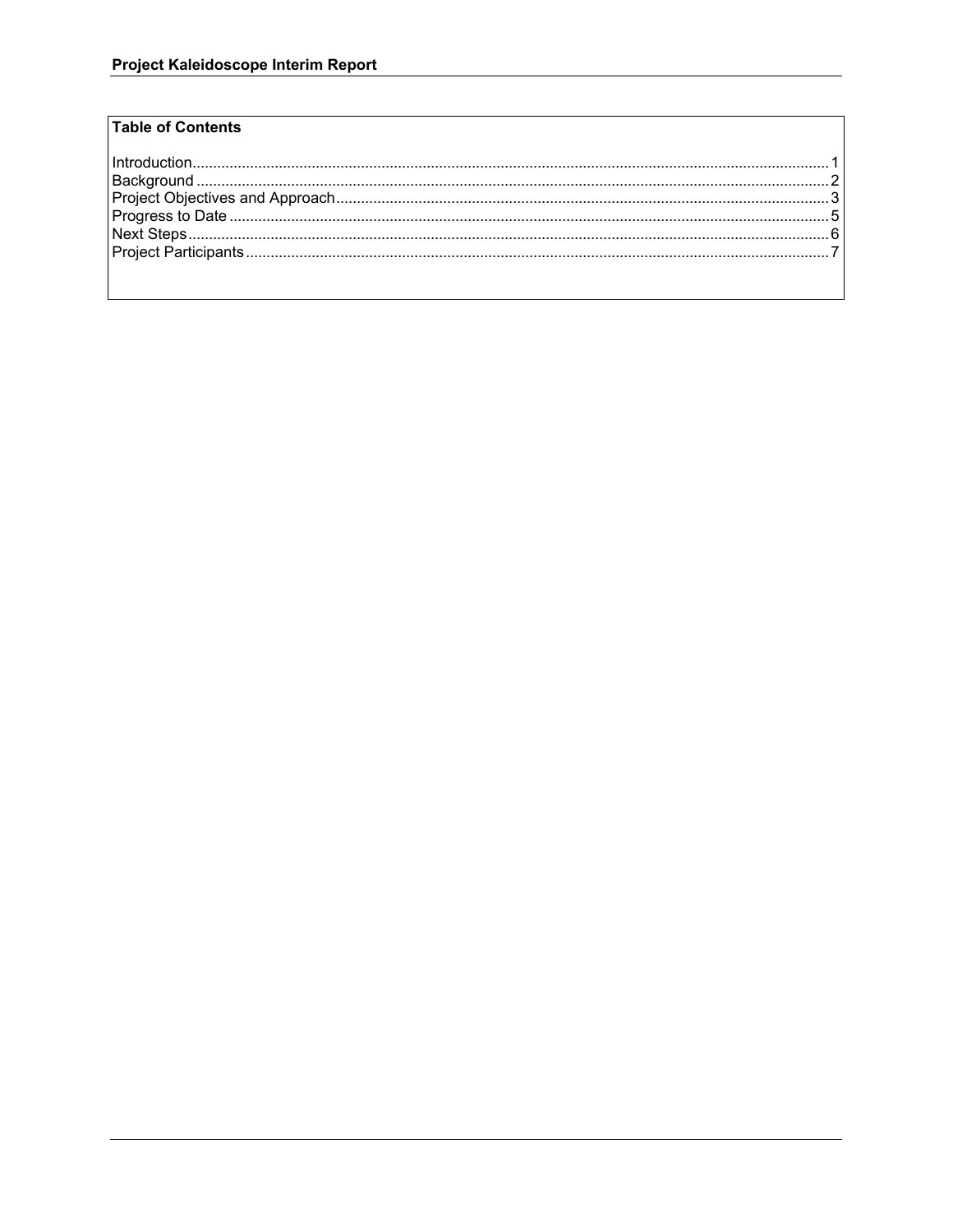## **Introduction**

McDonald's Corporation (McDonald's), The Walt Disney Company (Disney) and a group of faith-based, socially responsible and institutional investors whose work focuses on labor rights, are working on a unique project to determine how factory-based compliance with corporate codes of conduct can be improved and sustained over time.

The project, named Project Kaleidoscope, was launched as part of an ongoing effort by both companies to improve the effectiveness of their labor standards compliance programs. The companies and investors (the "Working Group") are developing a new compliance approach at 10 factories in China that produce toys, footwear and apparel. This approach seeks, among other things, to develop factory-based systems that can further pinpoint the source of recurring compliance issues with the objective of resolving and preventing them from recurring. The broader project objective is to identify effective practices that can be applied across different industries, geographic regions and socio-economic and regulatory systems. The factories' performance will be evaluated according to a common set of project employment and workplace standards, including such things as compliance with standards relating to wages, working hours, workplace safety, child labor, and a range of other labor standards identified by the Working Group based on commonly accepted principles.

The project is testing the premise that a successfully implemented internal factory compliance system will enhance the ability of factories to correct problems as they occur, while also creating a culture of compliance.

A project imperative has been the engagement of various stakeholders to take advantage of broad perspectives and engender a sense of shared accountability. The Working Group is collaborating with local civil society organizations (CSOs) in China, supply chain organizations, including individual factories, as well as external and internal social compliance monitors to develop practical compliance methods, including assessment, training, education and communication tools. The systems approach is designed to include factory management, supervisors and workers as participants in the on-going work of sustained compliance.

The central premises of Project Kaleidoscope include:

- o Sustained compliance is possible
- $\circ$  The factories themselves must become part of the system responsible for compliance
- $\circ$  A new inclusive approach to compliance will enable timely corrective action

This report provides an interim snapshot of the project goals, key participants, and the progress to date on testing a model for sustaining compliance with established labor standards. The Working Group will issue a more detailed public report upon completion of the project, which is expected to be in late 2005.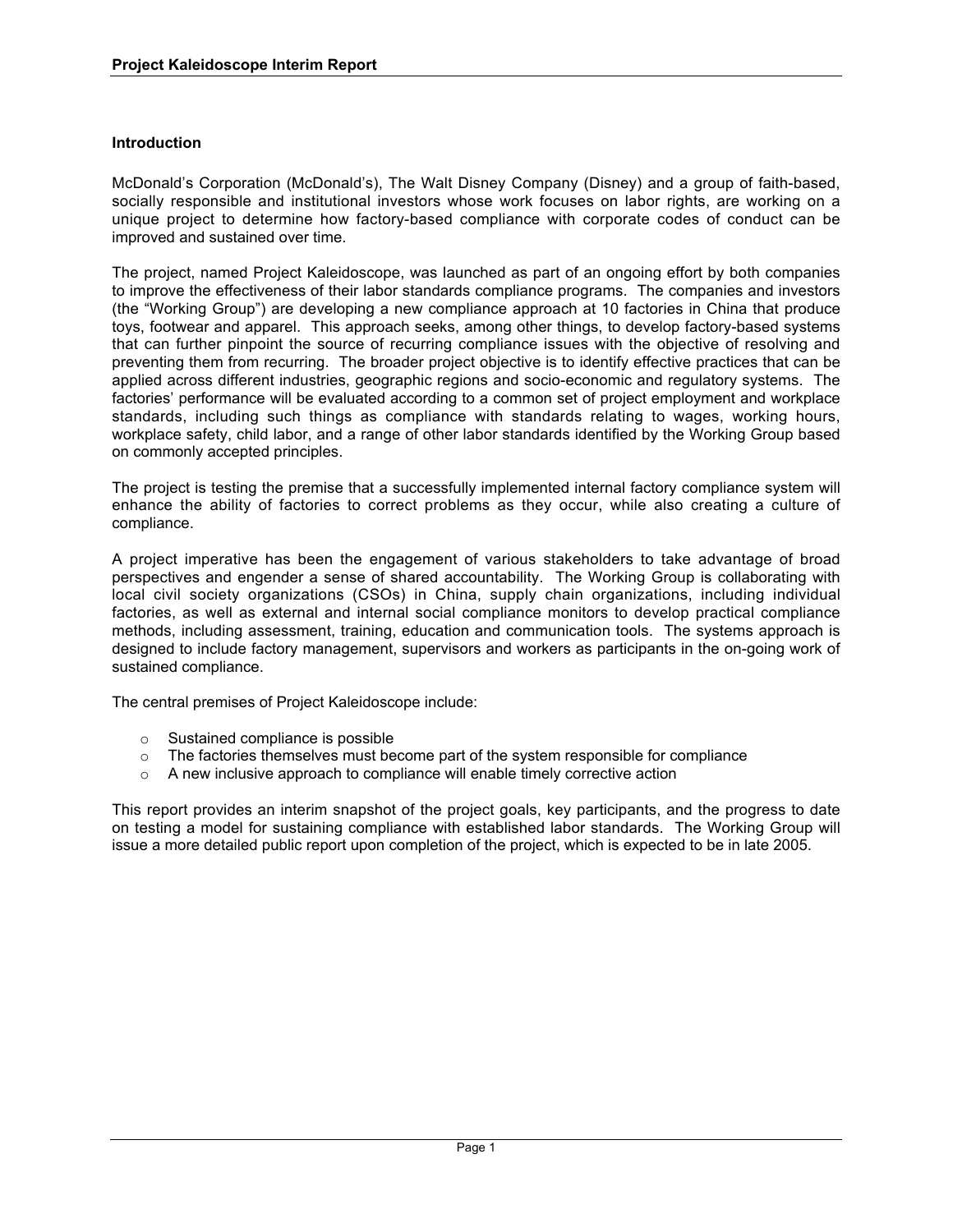## **Background**

For the past eight years, both McDonald's and Disney have gained direct experience in establishing and assessing compliance with their codes of conduct for manufacturers. Each company requires that its suppliers commit to a code of conduct that addresses a range of employment and workplace standards. Ongoing training and education regarding what constitutes compliance with these codes is also conducted by each company with their respective supply chain and/or licensing systems. External and internal monitors are used to assess factory compliance. McDonald's and Disney are global alliance partners in an exclusive 10-year multi-divisional, multi-national relationship. McDonald's has exclusive restaurant industry marketing rights to Disney properties, including film, home video, theme parks and television.

The faith-based, socially responsible and institutional investors involved in this project also have a long history of engagement with corporations on developing, implementing and monitoring codes of conduct and have worked closely with a number of corporations that are seeking to address the challenges inherent in an increasingly global supply chain.

Project Kaleidoscope began as a concept in 2002 to make use of the collective expertise and experience of McDonald's, Disney and interested investor organizations to create a different approach to bring about enhanced compliance in factories and sustaining this compliance over time. In fact, the name Kaleidoscope was chosen for the project as an indication that there could be a new way of seeing, evaluating and bringing about sustained positive change in increasingly dynamic factory environments.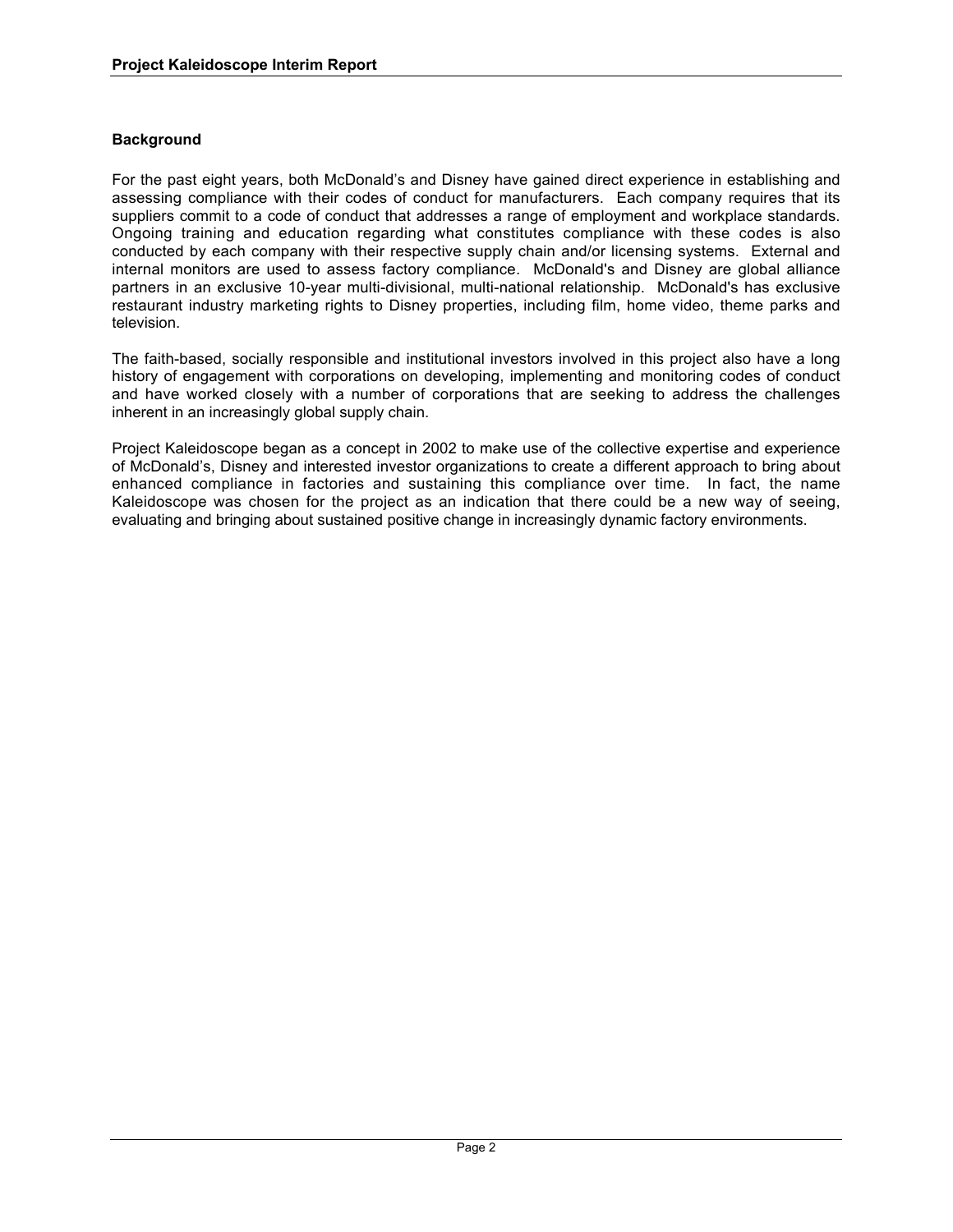## **Project Objectives and Approach**

The primary objective of Project Kaleidoscope is to create a verifiable, replicable model that results in sustained compliance in supplying factories. To do so, the project is utilizing a multi-stakeholder approach whereby the factories (workers, supervisors, management and owners) become more active participants in the compliance process. This inclusive approach requires capacity building at all levels. The Working Group considers Project Kaleidoscope to be a pilot project and seeks to produce learnings that may be applied across different industries and geographic regions.

A systems-based approach is being developed to encourage and support facility-level sustained compliance. The project seeks to create a model that is fact-based and can be measured to yield results that are reliable and repeatable. Once a system is producing verifiable consistent measurements, the goal is to seek to transfer the systems approach and methodology to other industries and geographic locations.

Such an approach includes, but may not be limited to, requiring management of each facility to develop and maintain an internal operational system to ensure that factory employees at all levels are aware of and comprehend applicable laws and standards. From each existing and updated law and standard, an operational process is to be created to ensure compliance in each area:

- o Policy must then be translated into practice so that "compliance" results routinely from and within daily operations
- $\circ$  Periodic assessment will be performed to ensure that the operational system is followed, including the participation of workers, supervisors and managers
	- $\circ$  Non-compliance will be both identified and corrected in a timely manner. While the managers are ultimately responsible for the correction, the participation of workers and supervisors should mean that any concern can be raised and addressed as expeditiously as possible and without fear of retaliation.
- $\circ$  Performance measurements will be established and regularly communicated throughout the factory
- $\circ$  Active training will be conducted, which incorporates existing materials and new learnings aimed at fostering an environment of continuous improvement

A systems-based methodology:

- o Recognizes that responsibility for compliance begins with factory ownership and on-site management
- o Defines roles for stakeholders (e.g., factory owners and management, supervisors, workers, supply chain organizations, companies)
- $\circ$  Defines specific goals for each law and standard to periodically measure and report factory performance against compliance goals -- daily, weekly, monthly and annually
- $\circ$  Identifies and documents applicable laws, internal assessment of practices, communication and training to all employees as well as measurements and self-reporting for each law and standard
- Validates factory performance by using regular external assessment (performed by outside monitoring resources) to verify the effectiveness of self-correcting factory systems

Project Kaleidoscope is based on the concept that a properly operating compliance system will correct compliance issues in the near term and encourage sustainable compliance practices in the long term. This approach is also premised upon an inclusive model, with all parties working together to bring about this sustained compliance.

Recognizing the need for local resources, the Working Group identified groups and individuals based in China for participation in the project. A local-based CSO was identified as an in-country project coordinator. The project coordinator's efforts have been supplemented by additional CSOs in the Guangdong Province that could meet the project requirements including, but not limited to, needs assessment, labor practices monitoring, and training and education of factory workers and management.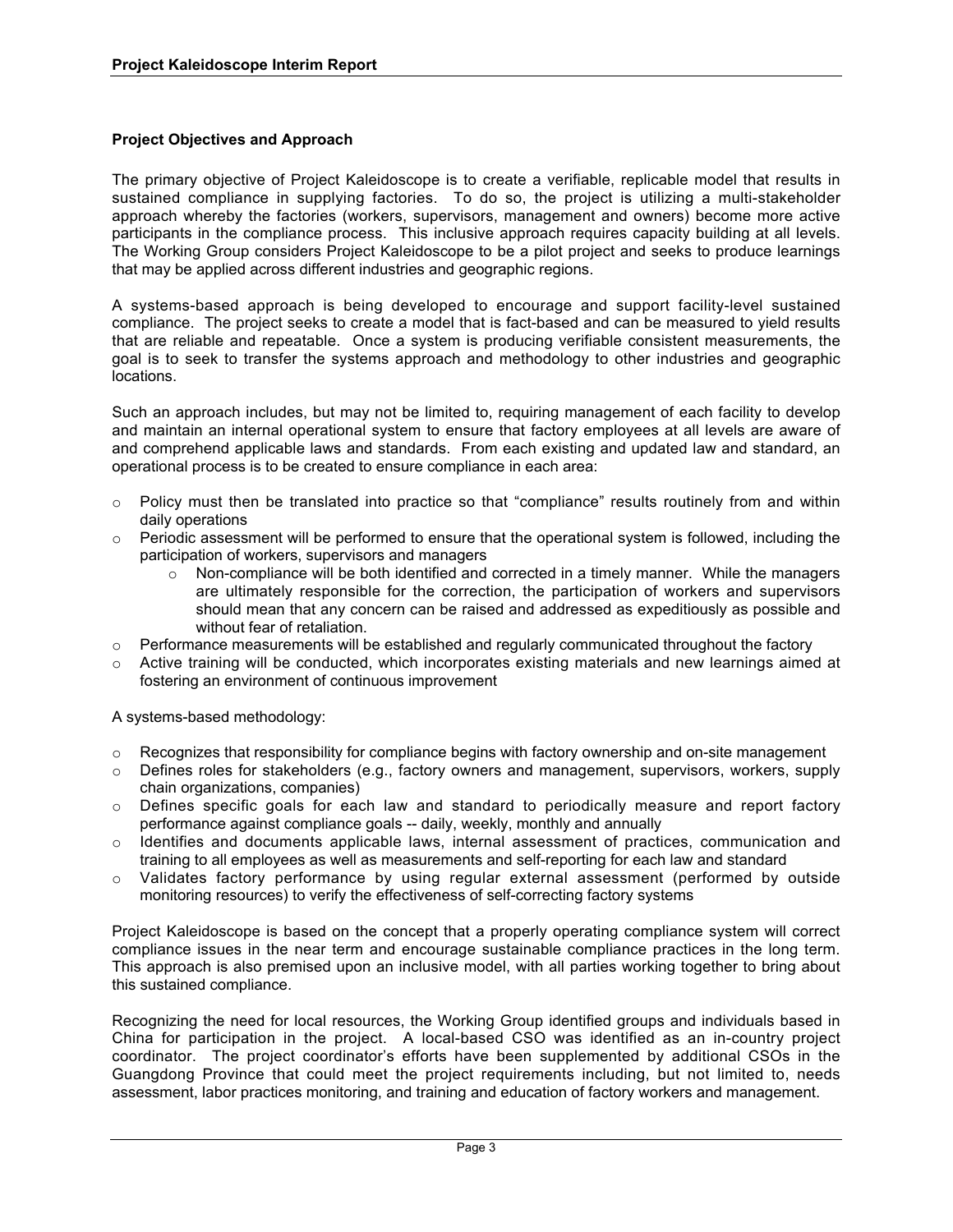Potential CSO project candidates were identified based on existing Working Group relationships, conversations with a worldwide network of contacts, and a survey conducted in China and Hong Kong of organizations and individuals involved in the labor standards arena. Interviews of CSOs that met prescribed qualifications (e.g., capacity, experience, ability to work within project framework) were subsequently conducted by Working Group members. Meetings were also held between representatives of the companies and various Chinese governmental bodies at national, provincial and local levels to describe the project's purpose and ensure both understanding and support from government authorities.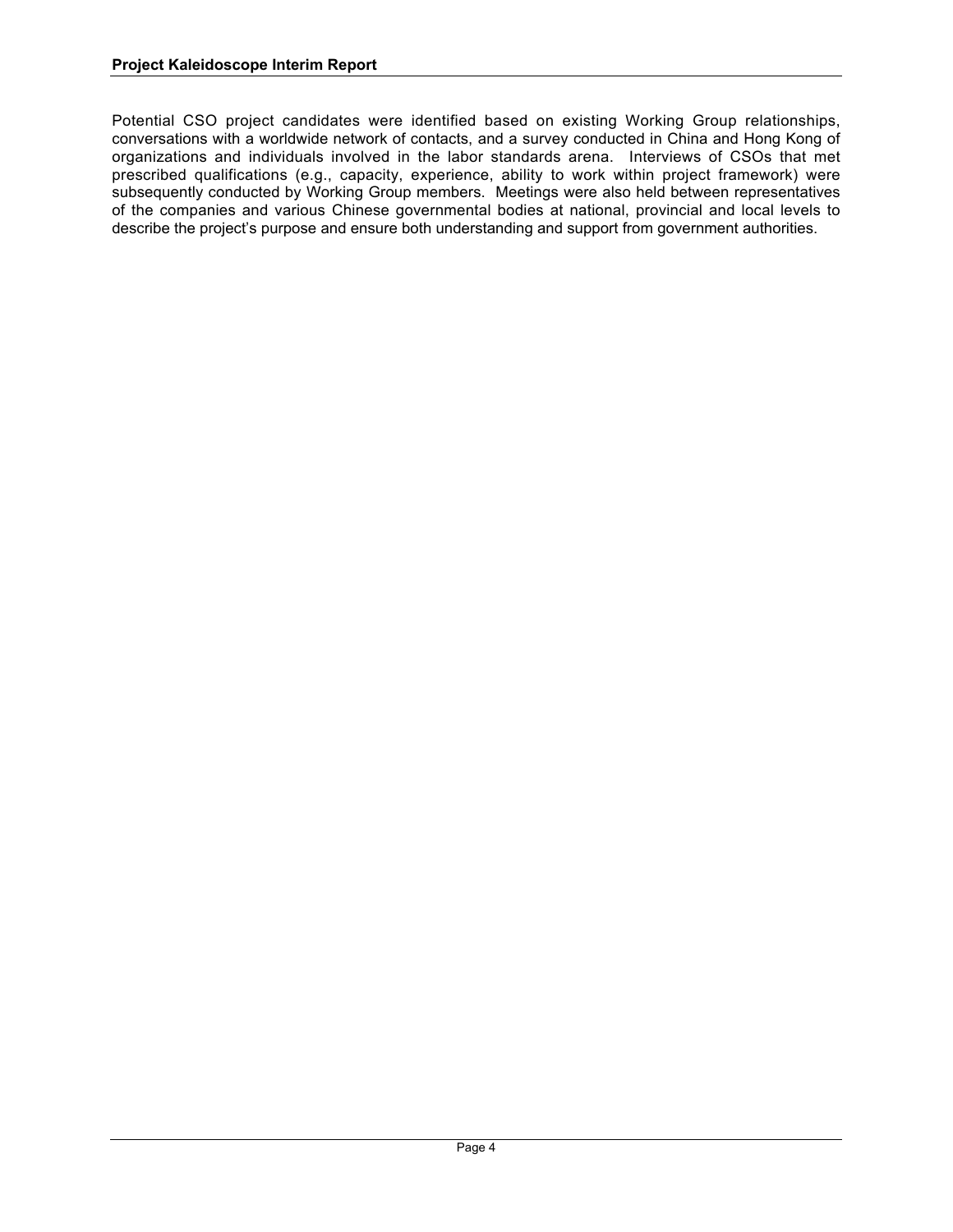## **Progress to Date**

To date, the Working Group has completed a number of key steps:

- 1. Developed general project concept and identified Working Group roles and responsibilities
- 2. Created a detailed project framework identifying specific work modules, including the systemsbased approach, education and training, independent verification and public reporting
- 3. Created a set of common standards for the project that reflects a composite of McDonald's and Disney's existing codes of conduct
- 4. Selected and enlisted the participation of 10 factories in China as integral members in the project. The factories range in workforce size and produce a broad variety of toys, apparel and footwear items. Working Group members met with suppliers and factory managers, introduced the project, and developed relationships leading to a commitment on the part of each factory management to be active participants in each component of the project.
- 5. Collaborated with the supply chains and/or licensing systems involved in the 10 facilities to identify best practices and facilitate access to the factories not only for the monitors but also for the other organizations participating in various components of the project
- 6. Developed a baseline compliance data set for the participating facilities as well as the results of recent assessments to understand the existing compliance systems and conditions
- 7. Engaged local civil society organizations that have begun to play key roles in project management, independent assessment, training, education, and measurement
- 8. Defined a systems-based internal compliance approach that includes defined practices, tools, evaluation methodologies, forms of reporting, and communication forums. The systems approach also describes roles and responsibilities for sourcing organizations and all factory employees (production workers, supervisors and factory management).

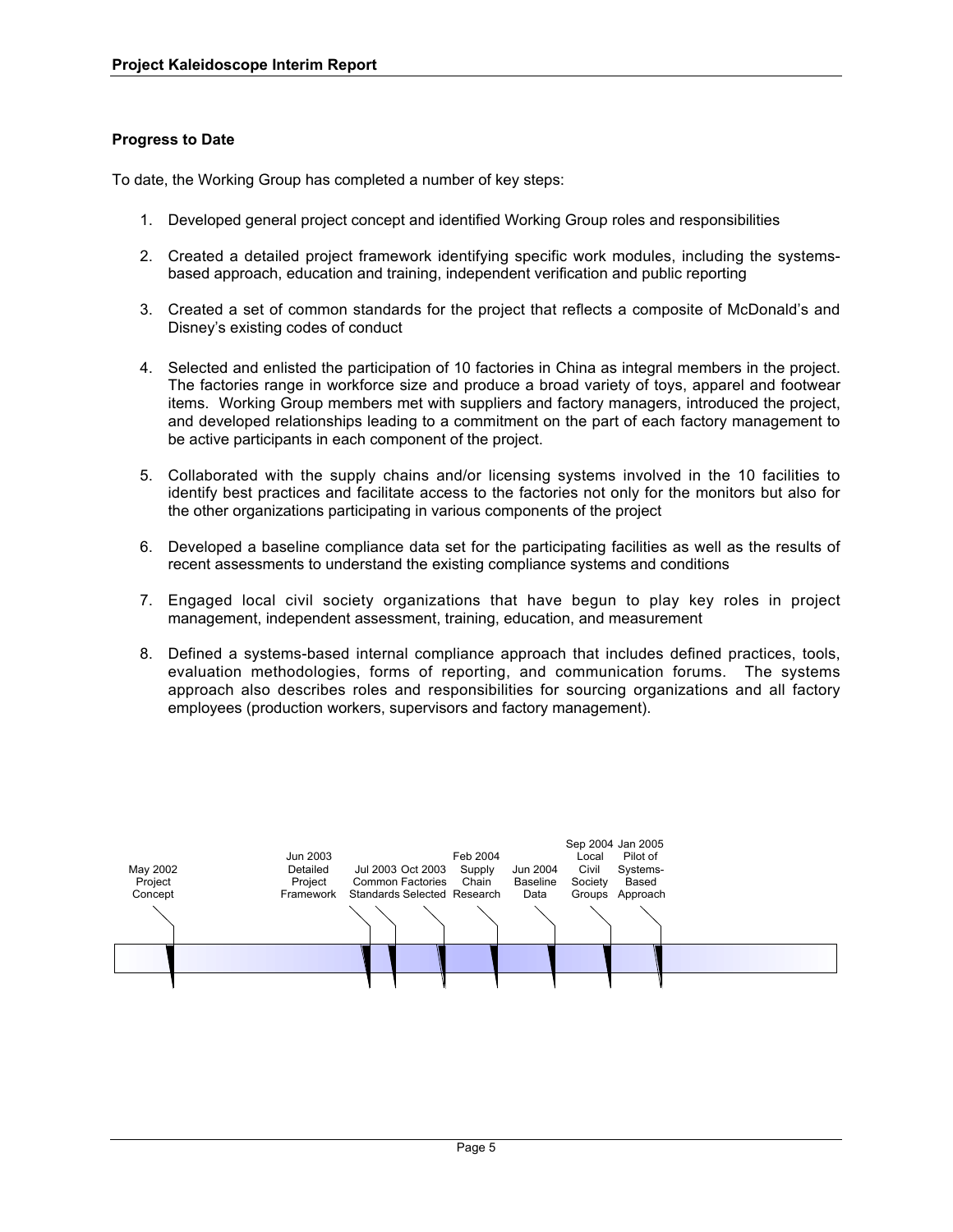## **Next Steps**

- 1. Preliminary Assessment Evaluation
	- a. Factories will undergo a series of preliminary assessments designed to confirm the status of existing working conditions and functioning of internal monitoring and reporting systems
	- b. The assessment uses an external monitoring firm audit, CSO evaluation, and a detailed employee survey conducted by a recognized local university
	- c. The preliminary assessment evaluation will be used to analyze factory compliance levels, systems effectiveness, identification of best practices that could be shared, and an overall needs assessment
- 2. Improvement Approach
	- a. Non-compliance findings will be addressed through a variety of approaches including education and training, policy enhancement and improved system design
	- b. The goal of all improvement activity is to build factory-level capacity to handle issues as they arise and promote ongoing self-compliance
- 3. Multi-stakeholder Validation of Project Improvement
	- a. Factory-based reporting will be evaluated regularly from systems operating within each factory
	- b. Systems assessment will be conducted by external monitoring resources
	- c. CSOs will interview workers and coordinate an open outlet for worker communication and feedback
- 4. Overall Project Evaluation
	- a. The principal evaluation will measure success in achieving the original project vision: "Create a verifiable, replicable model that results in sustained compliance"
	- b. Perspectives will be drawn from all project stakeholders and participants
	- c. Additional evaluation will be made to determine the effectiveness of various project elements:
		- Standards
		- Participants
		- Assessment Tools
		- Systems Guidelines and Reporting
		- Education and Training
- 5. Final Public Report A final report will be issued upon conclusion of the project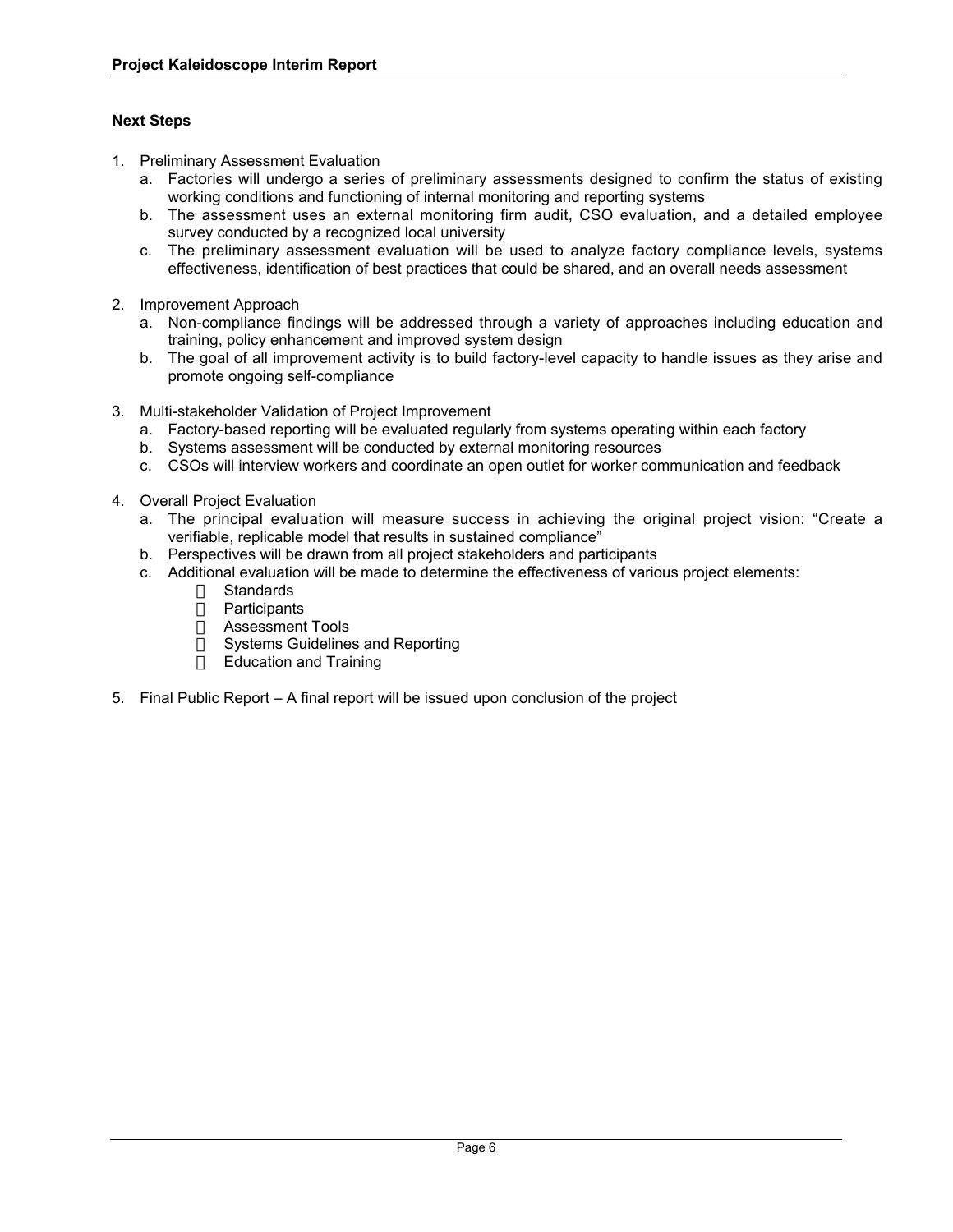#### **Project Participants**

#### **COMPANIES**

#### **McDonald's Corporation**

McDonald's is a food service retailer with restaurants in 119 countries. McDonald's started a formal Supplier Social Accountability (SSA) program in 1998. The initial program began with premium vendors in China but has since expanded to all product lines in all geographic areas. The SSA program is part of the company's participation in the broader cross functional Social Responsibility effort that also includes Supply Chain, Marketing, Communications, Safety and Security, Government Relations, Public Relations, Human Resources and Restaurant Operations. The key program elements are education, monitoring, collaborative projects and anticipatory issue management.

www.mcdonalds.com

#### **The Walt Disney Company**

The Walt Disney Company is a diversified worldwide entertainment company consisting of four major business segments: Media Networks, Studio Entertainment, Parks and Resorts and Consumer Products. Disney created its International Labor Standards (ILS) program and Code of Conduct for Manufacturers (Code) in 1996. Since then, it has or has had conducted thousands of factory visits to assess compliance with the Code. The internal governance structure of the ILS program includes a functional reporting relationship to Corporate Finance, ILS Executive Committee oversight (executive members representing all business segments of the company) and regular communication with the Audit Committee of its Board of Directors. The ILS program is conducted through activities involving education, monitoring and collaboration.

www.disneylaborstandards.com

## **FAITH-BASED, SOCIALLY RESPONSIBLE AND INSTITUTIONAL INVESTORS**

#### **As You Sow Foundation**

A non-profit organization, based in San Francisco, dedicated to promoting corporate social responsibility.

www.asyousow.org

#### **Center for Reflection, Education and Action (CREA)**

A faith-based social economic research, education and action center located in Hartford, Connecticut.

www.crea-inc.org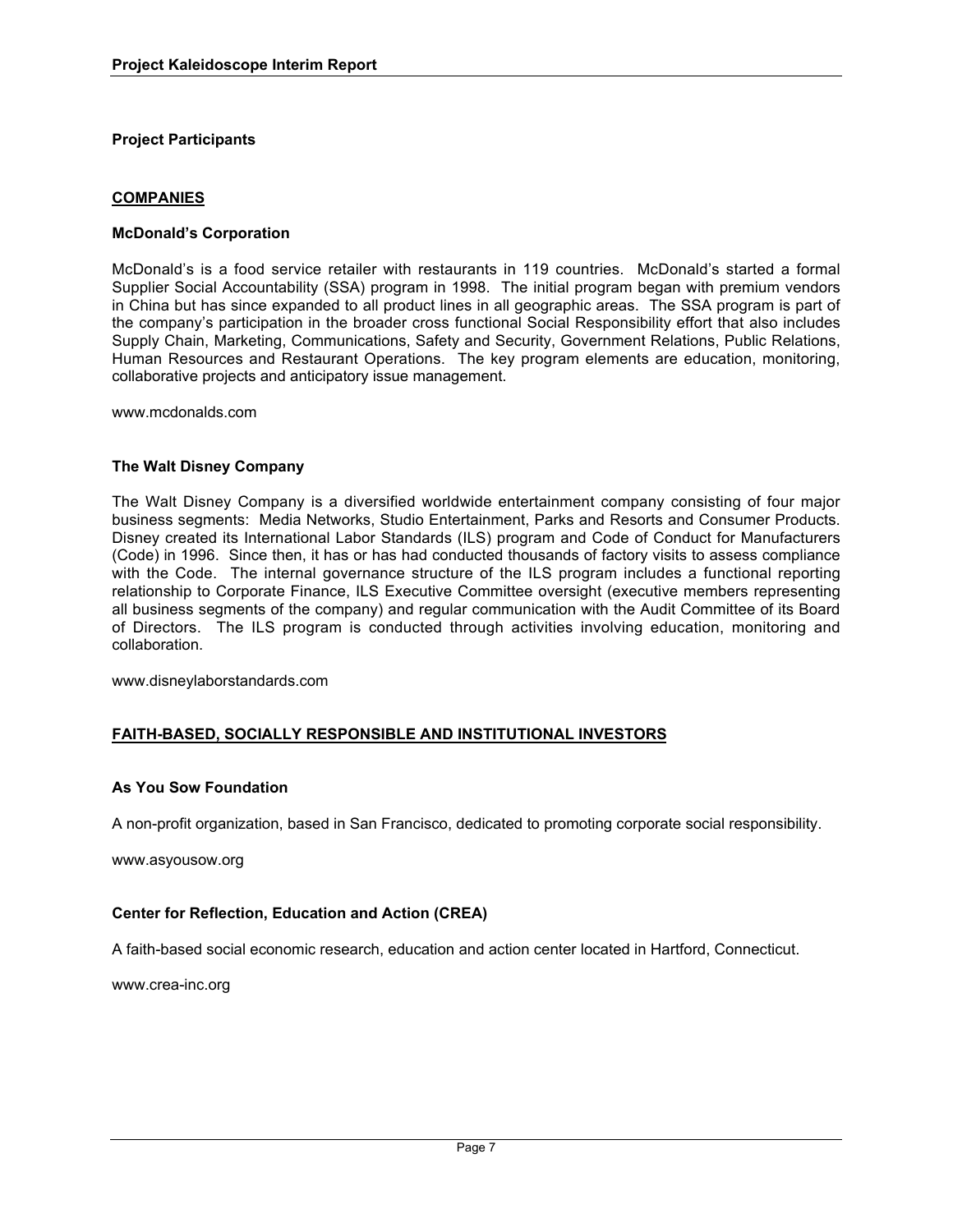## **Connecticut State Treasurer's Office**

The principal fiduciary of the Connecticut Retirement Plans and Trust Funds, located in Hartford, Connecticut, responsible for managing plan assets for teacher, state and municipal employees who are plan participants.

www.state.ct.us/ott

## **Domini Social Investments LLC**

An investment firm, located in New York, managing assets for individual and institutional investors who wish to integrate social and environmental criteria into their investment decisions.

www.domini.com

#### **General Board of Pension and Health Benefits of The United Methodist Church**

A non-profit administrative agency, located in Evanston, Illinois, which supervises and administers the pension and benefits programs, plans and funds of The United Methodist Church.

www.gbophb.org

#### **Interfaith Center on Corporate Responsibility (ICCR)**

An association of 275 faith-based institutional investors, headquartered in New York, including national denominations, religious communities, pension funds, endowments, hospital corporations, economic development funds and publishing companies.

www.iccr.org

#### **Missionary Oblates of Mary Immaculate**

A Roman Catholic religious congregation, with offices in Washington, DC and Rome, comprised of Oblate priests and brothers working in 68 countries.

www.omiusajpic.org

## **CHINA-BASED CIVIL SOCIETY ORGANIZATIONS**

#### **Guangdong Women's Professional Technical College**

An organization affiliated with the Guangdong Provincial Women's Federation with legal standing as a non-profit educational and public service organization. The faculty of the Women's Education & Development Research Center under this College provides counseling and training services for migrant women workers in the Pearl River Delta through a network of 16 town and municipal district centers, with facilities provided by the local government or the Women's Federation.